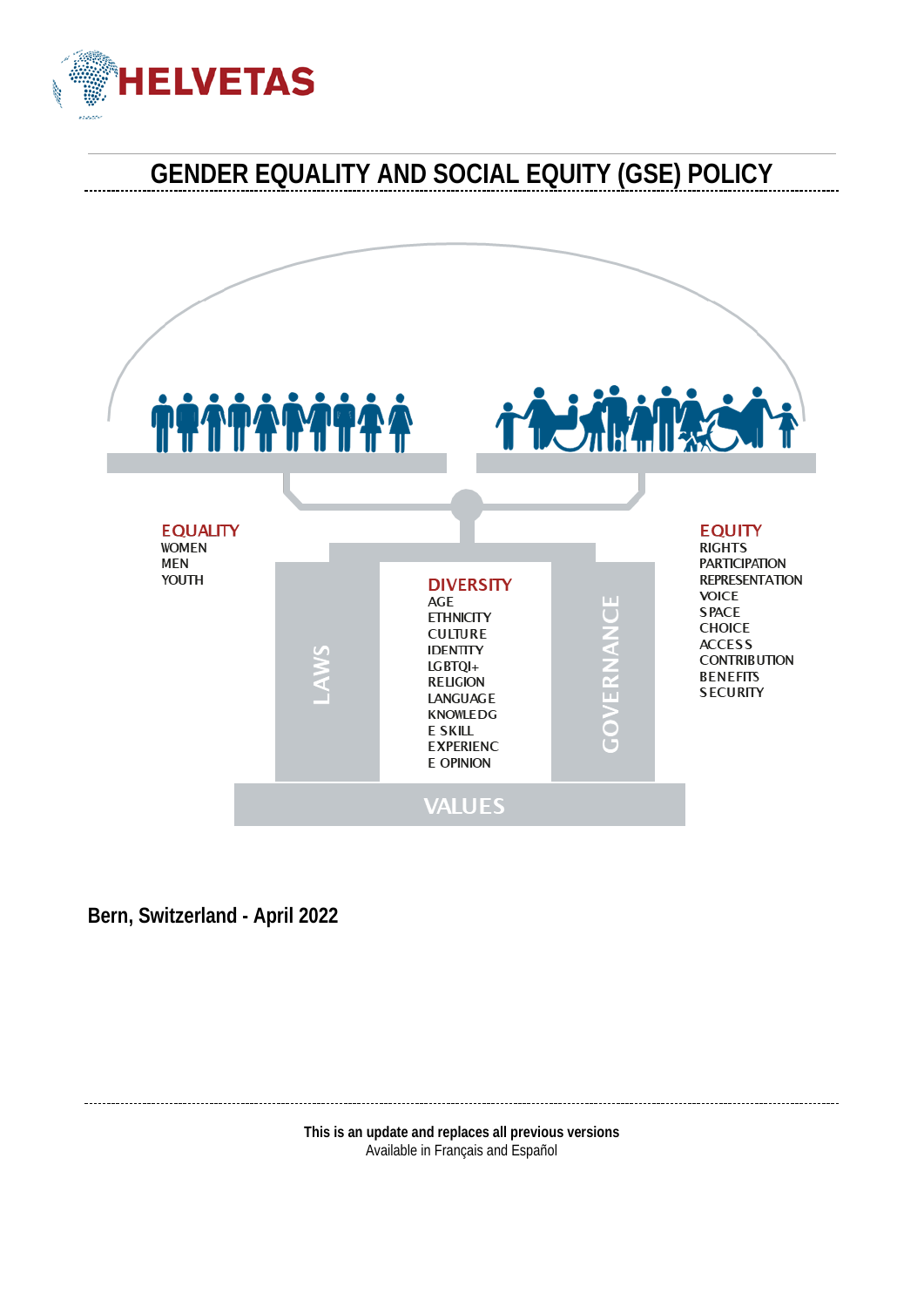#### **Positioning**

This policy document was updated to enhance and reflect more the HELVETAS organizational and GSE strategies 2021-2024. Its principles reflect our working areas, approaches, and transversal priorities. It also draws from, and builds upon the global collective experience, and consolidation of good practices, lessons learnt and trends impacting gender equality and social equity across the regions and in the countries, we work in.

This policy complements our organizational Code of conduct, our GSE Diamonds, which aim at upholding high standards in our human resources management and development strategy, policy, regulations, and practices.

This updated GSE policy reflects the vision and values of HELVETAS, and it sets out the ways in which we can better focus our work in contributing to a more just world, in which all people can determine the course of their lives in dignity and security, using environmental resources in a sustainable manner. Our previous GSE policies were elaborated in 2012 and 2018.

# **Context**

It is a fact that we live and work in a world where inequality, instability and insecurity are on the rise, and are as much a cause and/or an effect of in/visible bias, discrimination, segregation and exclusion between genders, people, groups, in society, in institutions, in laws and system structures.

As a result, you are more likely to be disadvantaged if you are a woman/girl and/or an indigenous person/member of an ethnic group, practice a minority religion and/or language, identify as LGBTQ+, reside in an isolated, climate vulnerable, and/or conflict prone area, are born into a low social status (caste, bonded labour, etc), or live with impaired health and more. Culture, identity, location, and other innate and circumstantial characteristics can exacerbate different forms of discrimination and therefore access to, and benefit from opportunities.

Those finding themselves in such a disadvantaged situation are often unable to exercise their rights or develop their full potential as human beings; this is not only a human tragedy at the individual level but also represents a significant loss in terms of overall social and economic development. Moreover, impacts of climate change, natural disaster, conflict, and crises can compound existing gender and societal inequalities, thereby increasing burdens and risks for women and vulnerable groups.

The greater vulnerability of women and other disadvantaged social groups stems from imbalanced power dynamics, gender norms, social structures, and legal systems, resulting on one hand in inequitable division of labour, jobs, incomes, access to services, land, and other productive assets, and on the other hand enhanced exposure to violence, rights violations; controlled mobility, economic and political exclusion.

**Systemic change** relies on analyzing and integrating three key areas, be they in an organization or program context. These are the organization or country's policies/ laws, the organization or country's governance system, and finally the organization or country's values and culture.

Gender equality needs to be **included, protected, and accounted for, in and before the law**, for all people, all genders [\(SDG 5\)](https://sdgs.un.org/goals/goal5)

Social Equity relies on **[good governance](https://www.eda.admin.ch/deza/en/home/themes-sdc/state-economic-reforms.html) principles and practices**, which invite participation and inclusion, safeguard rights, create spaces where all people have access, voice, choice, and enhance opportunities for all, to contribute and benefit, safely and securely, leaving no one behind. [\(SDG 10](https://sdgs.un.org/goals/goal10) and [SDG 11\)](https://sdgs.un.org/goals/goal11).

How laws and governance are shaped and influenced by both duty bearers and rights holders, relies on **individual, societal and institutional values**, and culture which either include or exclude diversity, dignity, and basic human rights. [\(SDG 16\)](https://sdgs.un.org/goals/goal16)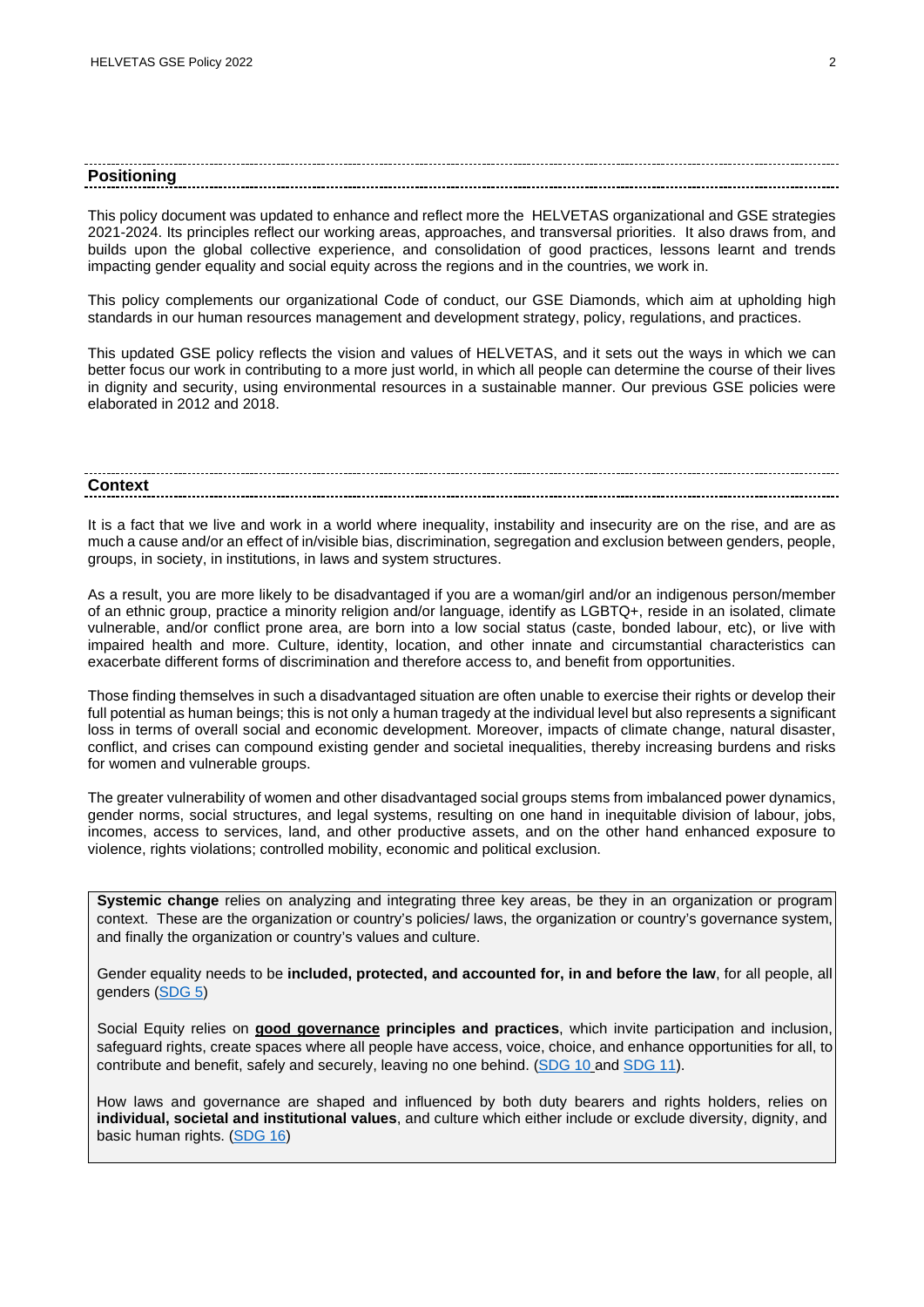Although the way and degree to which we work on gender and with the socially disadvantaged in different country and/or local contexts varies, support for **gender equality is in all cases an important aspect of social equity**. Despite many international declarations on the importance of rights and equality, and the existence of supportive international, regional, and national legislation, the social reality is that gender and social inequalities persist, and in many parts of the world, gaps are widening. [1](#page-2-0)

HELVETAS adopts a combined approach in striving for gender equality and social equity. The reasons for us doing so are two-fold:

- Gender discrimination is an integral part of social inequity; furthermore, where major social inequalities exist, these are often borne to a greater degree by women.
- An understanding of gender relations in a country or more local project context, requires a wider understanding of the social, economic, and political context and power relations, and the way that different cultural beliefs and practices impact on genders according to their class, caste, ethnicity, religion, age, and other relevant social groupings which entrench inequalities.

## **Definitions**

### **Gender equality**

Gender is a socially constructed definition of roles, behaviours and power relations between women and men, not to be confused with sex (the biological characteristics of women and men). Our organisational stance in support of gender equality is based on the recognition that all people, no matter their sex, or gender identity, or sexual orientation, have equal rights and should also have equal opportunities and equal responsibilities in realising their potential. This often entails changed power relations within households, working places, communities, and society at large. However, gender equality does not always mean striving for equal numbers in all activities or treating the different gender groups in the same way. These groups and genders are not homogenous, and often have different needs and priorities, face different constraints, have different aspirations, and contribute to development in different ways. It is important to recognise, respect and work with both feminine and masculine and other gender perceptions. Furthermore, gender relations are often strongly interlinked with other power relations based on difference, such as ethnicity, age, and education, and need to be addressed in a holistic, context-specific manner: in our programme activities, in our collaboration with partners, and in our engagement with system actors.

### **Social equity**

Social equity can be understood in different ways in different contexts, but we take it to encompass the upholding of human rights and the promotion of social justice. We seek to reduce or remove the unequal life chances that prevent discriminated and/or disadvantaged individuals and groups from playing an active role in their individual, communal and societal development. Such inequalities may relate to the individuals themselves, in terms of their health, education and skills; to social practices that discriminate ethnic groups, castes or religions, women, girls or LGBTQ+ persons; and to ways of community organisation and political systems that are dominated by elites and allow little or no room for the voice of others. Another important aspect of social equity is supporting the socially marginalised in gaining secure access to essential services, and benefit from natural, physical, financial, and other resources.

### **Leave no one behind**

In the context of how and with whom we work, based on our expertise and resources, leave no one behind (LNOB) means facilitating adaptive solutions and affirmative actions to bridge inclusion, participation, opportunity, and benefit gaps among our identified primary stakeholder group, to reach the objectives of our program or a particular project.

For example, if our primary stakeholder group are migrant women, we leave no one behind by ensuring that the more disadvantaged and vulnerable among them are identified, reached and included with special measures and affirmative actions e.g. single migrant mothers; women living with a disease or disability; illiterate etc.

Working in partnership and coordinating with system and development actors in the contexts we work in is essential. [\(SDG](https://sdgs.un.org/goals/goal17) [17\)](https://sdgs.un.org/goals/goal17) It allows us to work in complement, and add value, by focusing our investments and interventions to meet our program/project objectives and support the more disadvantaged and vulnerable inside our prioritized target group, whilst contributing to broader country and development objectives of leaving no one behind. This way we can be relevant, efficient, effective, in our commitment to quality and sustainability.

<span id="page-2-0"></span><sup>1</sup> <https://www.weforum.org/reports/global-gender-gap-report-2021> [; https://inequality.org/facts/global-inequality/](https://inequality.org/facts/global-inequality/) ;

[https://www.economist.com/graphic-detail/2021/02/02/global-democracy-has-a-very-bad-year;](https://www.economist.com/graphic-detail/2021/02/02/global-democracy-has-a-very-bad-year) <https://fragilestatesindex.org/> ; <https://monitor.civicus.org/> [; https://www.ohchr.org/en/ohchr\\_homepage](https://www.ohchr.org/en/ohchr_homepage) ;<https://www.legislationline.org/topics/topic/7>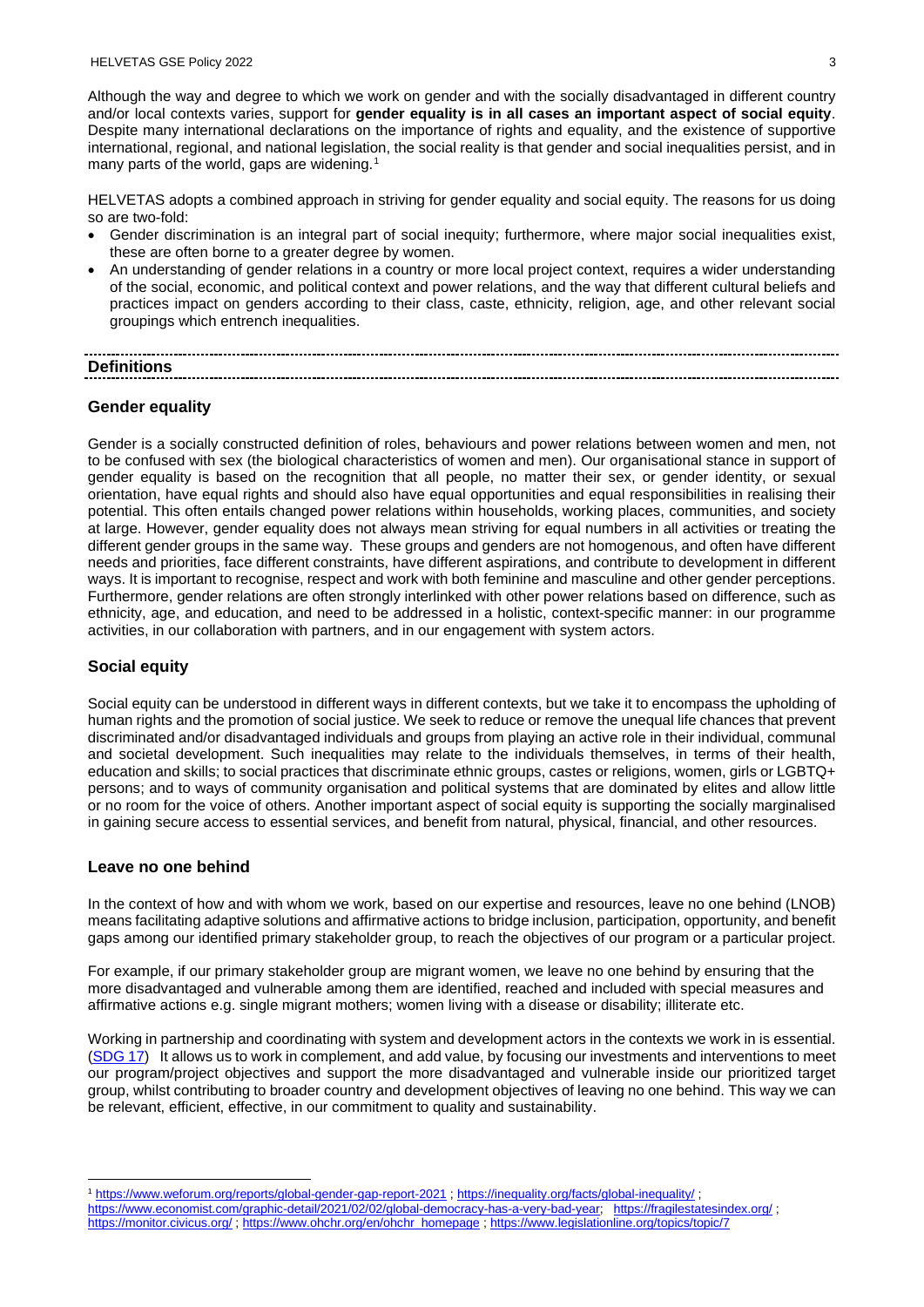-----------------------

### **9 Key principles**



--------------------------------------